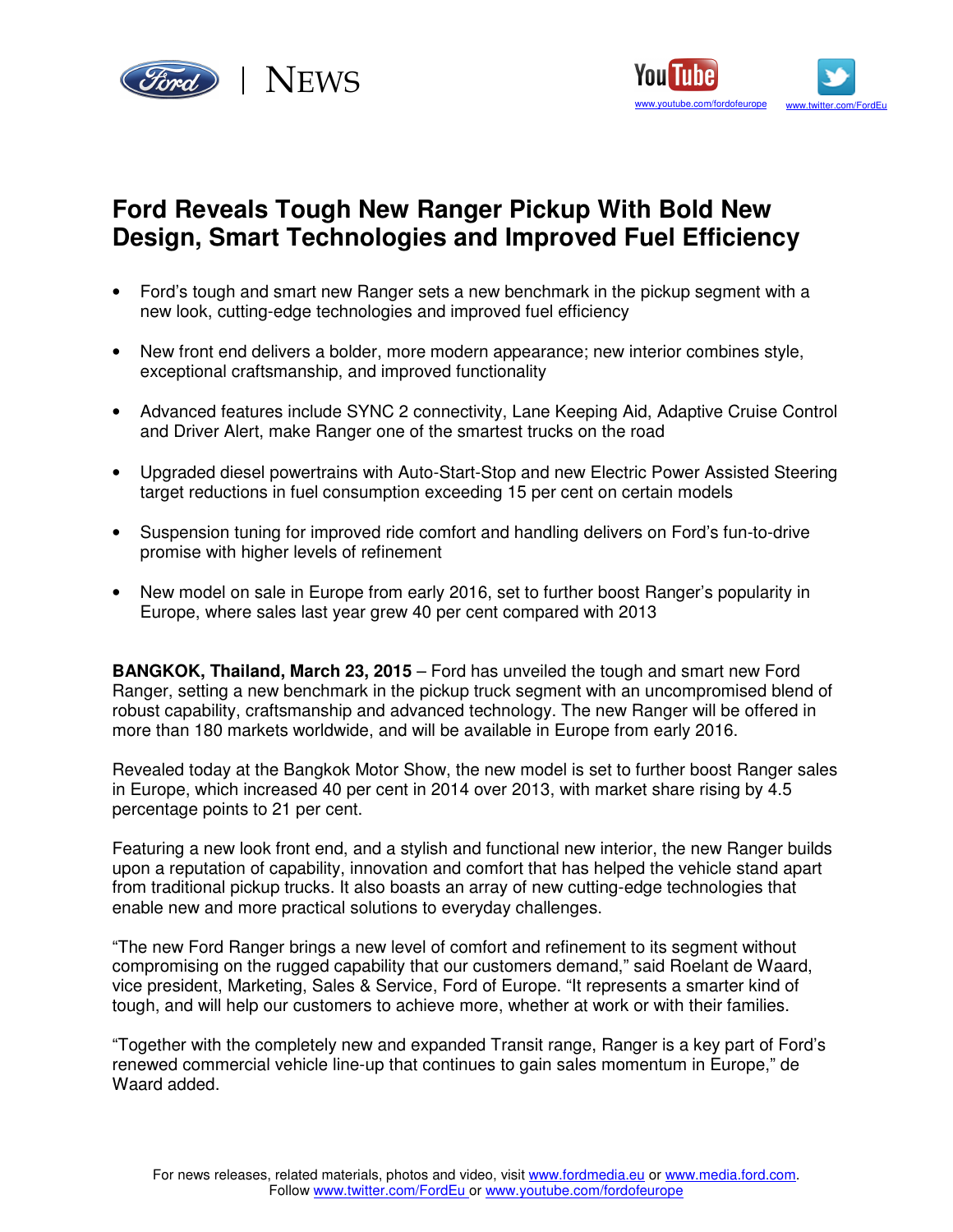# **Tough and modern design**

The changes to the Ranger begin with an updated exterior design. A bold, more modern look lends Ranger a powerful presence on the road, and immediately conveys a sense of capability. A more muscular hood flows into a strong new trapezoidal grille, while imposing projector headlamps make the truck instantly recognizable, with a bold, technical look.

"When you look at how our customers use their vehicles, it's important that a Ranger looks and functions as a tough, dependable tool," said Dave Dewitt, exterior design manager, Ford Asia Pacific. "We saw an opportunity to give the design extra tension, and to emphasise 'Built Ford Tough' design elements like the outboard nostrils – all while maintaining the Ranger's excellent aerodynamic characteristics."

The updated exterior has been combined with a stylish new interior that creates an even more comfortable, contemporary and car-like environment for the driver and passengers. Strong horizontal lines run across the width of the cab, giving a sense of openness, and framing the central eight-inch touchscreen. Behind the steering wheel, a new instrument cluster design with dual colour digital displays provides drivers with information about the vehicle, as well as entertainment, navigation and climate control details at a glance.

"The interior of the new Ranger is sleek and modern, with a strong technical aspect to it," Dewitt said. "Accentuating the design, we've chosen materials that are stylish and attractive while being durable enough to handle the harsh life of a work truck. The interior may look more carlike, but it's as practical as ever."

### **Capability and refinement**

The Ford Ranger remains one of the most capable trucks in its class. With a class-leading ability to wade through water up to 800 mm deep, and with 230 mm of ground clearance, it is designed and engineered to handle the most extreme terrains with ease. Thanks to a 28-degree approach angle and 25-degree departure angle, drivers in the new Ranger can feel confident when taking on steep obstacles.

A robust electronically controlled transfer case allows drivers in 4x4 models to shift on the fly from 4x2 to 4x4 high with a knob on the centre console. For low-speed torque or additional downhill braking, drivers also can engage low-range 4x4 gearing, while an electronic locking rear differential helps to improve traction in difficult conditions. These off-road strengths are matched by towing capability of up to 3,500 kg and exceptional payload capacity.

The Ranger achieves all this with a level of refinement not usually seen in the pickup truck segment. While the current Ranger already sets the standard for ride and handling, Ford engineers fine-tuned its suspension for additional comfort and even better handling.

The driving experience is further enhanced by an Electric Power Assisted Steering (EPAS) system, which provides precise steering with a natural and confident feel. With EPAS, steering is light and manageable for low-speed maneuvering, such as parking, and precise at higher speeds – with assistance varying as necessary based on speed, steering wheel angle, cornering forces and acceleration or deceleration. By eliminating the power steering pump used in a traditional power steering system, EPAS also results in a quieter vehicle and improves fuel efficiency by about 3 per cent.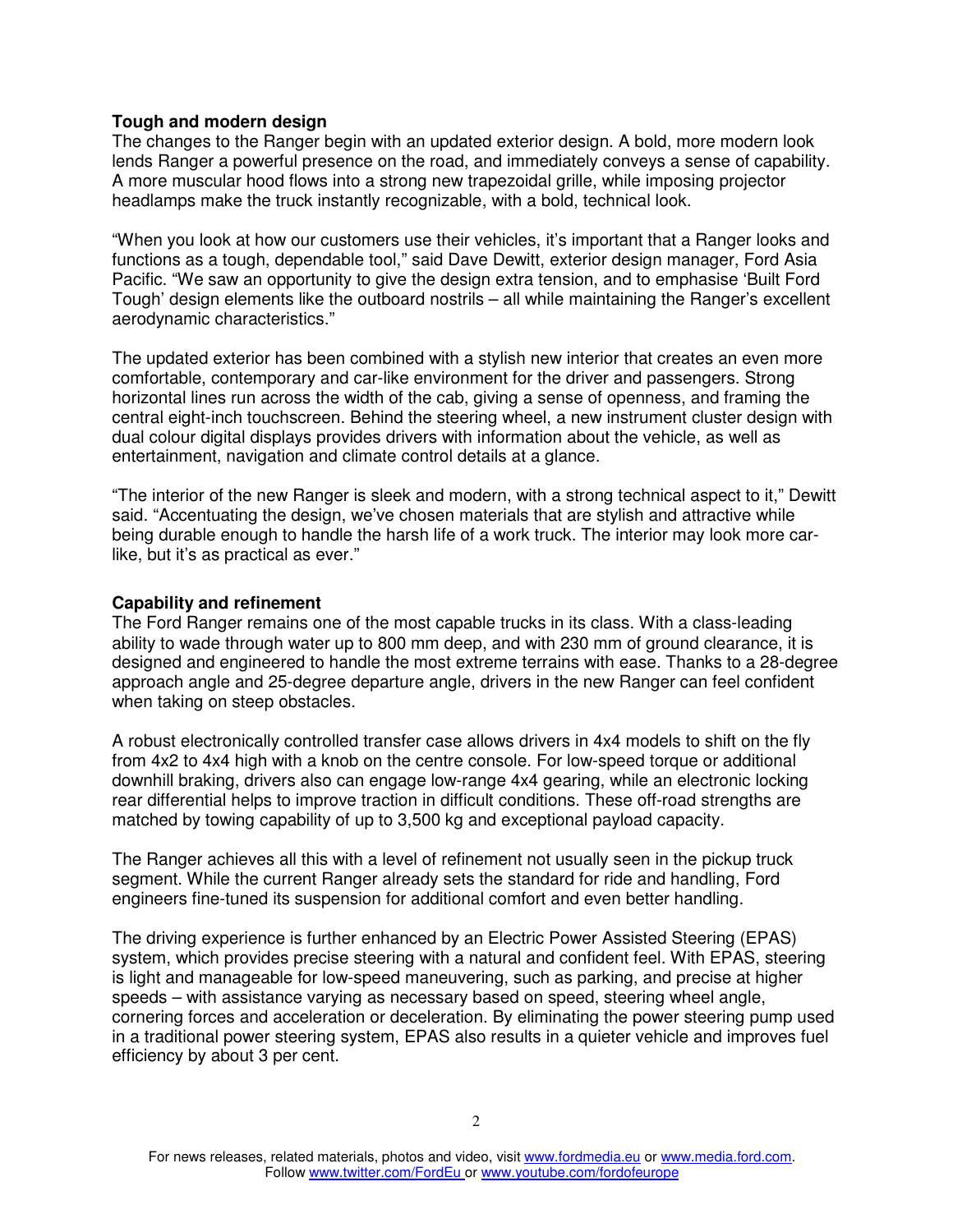Engineers also equipped the new Ranger with advanced sound-deadening materials and improved insulation for one of the quietest and most comfortable cabin interiors in its class.

# **Advanced technology**

A host of cutting edge technology is available on the new Ford Ranger to help drivers stay connected and in control.

Ford's SYNC 2 connectivity system offers drivers smarter and safer ways to stay connected. Using natural voice commands, like "temperature 20 degrees", "play AC/DC" or "I'm hungry", the driver can control the car's climate controls, entertainment system and navigation system more easily than ever before. An 8-inch touchscreen places more controls at the driver's fingertips, with colour-coded corners for easy menu navigation.

For extra convenience, the new Ranger features a 240-volt power socket that can be used to power a laptop computer anywhere, from a work site to a family road trip.

There is also an array of driver assist technologies that help to make driving more convenient.

- Lane Keeping Alert and Lane Keeping Aid work together to help to prevent the driver from unintentionally drifting out of a lane when driving at high speeds. If the forwardfacing camera detects the vehicle is straying from its lane, Lane Keeping Alert warns the driver with a vibration in the steering wheel. If no action is taken to correct the drift, Lane Keeping Aid applies steering torque to guide the vehicle back into its lane
- Adaptive Cruise Control makes use of radar sensors to maintain both a preset speed as well as a preset distance from the vehicle ahead. When the system detects a vehicle ahead, it decelerates automatically to maintain a safe distance. It accelerates back to the driver's preset cruising speed when the road ahead clears. An adjustable speed limiter helps drivers avoid unintentionally exceeding their selected speed
- Forward Alert works with Adaptive Cruise Control to give drivers a visual and audible warning when the gap to a vehicle ahead drops below a safe distance. The system also charges the brakes to ensure optimum braking performance
- Front and Rear Park Assist uses sensors to detect obstacles and provide audible warnings when the vehicle approaches obstructions at low speeds, such as when parking. A rear-view camera gives a clear view behind the vehicle, giving greater confidence when parking and hitching up a trailer
- Tyre Pressure Monitoring System helps drivers to stay safe and save fuel by alerting them when tyre pressure is too low
- Electronic Stability Program with rollover mitigation and trailer sway control helps to keep the vehicle under control even in adverse conditions
- Driver Alert uses the forward-facing camera and on-board sensors to detect if the driver is drowsy. If it notices signs such as drifting off course and sudden corrective steering inputs, the system warns the driver with gradually louder signals
- In markets where it is available, Emergency Assistance uses a Bluetooth-paired and connected phone to call local emergency services in the event of a serious collision. The system communicates details of the accident and your vehicle's location, and then opens the line to let you speak directly with responders
- Other smart technologies include Hill Launch Assist, to help you confidently start off from a slope, whether in forward or reverse; Hill Descent Control, which uses the traction control system to help you descend steep slopes at a constant speed; Adaptive Load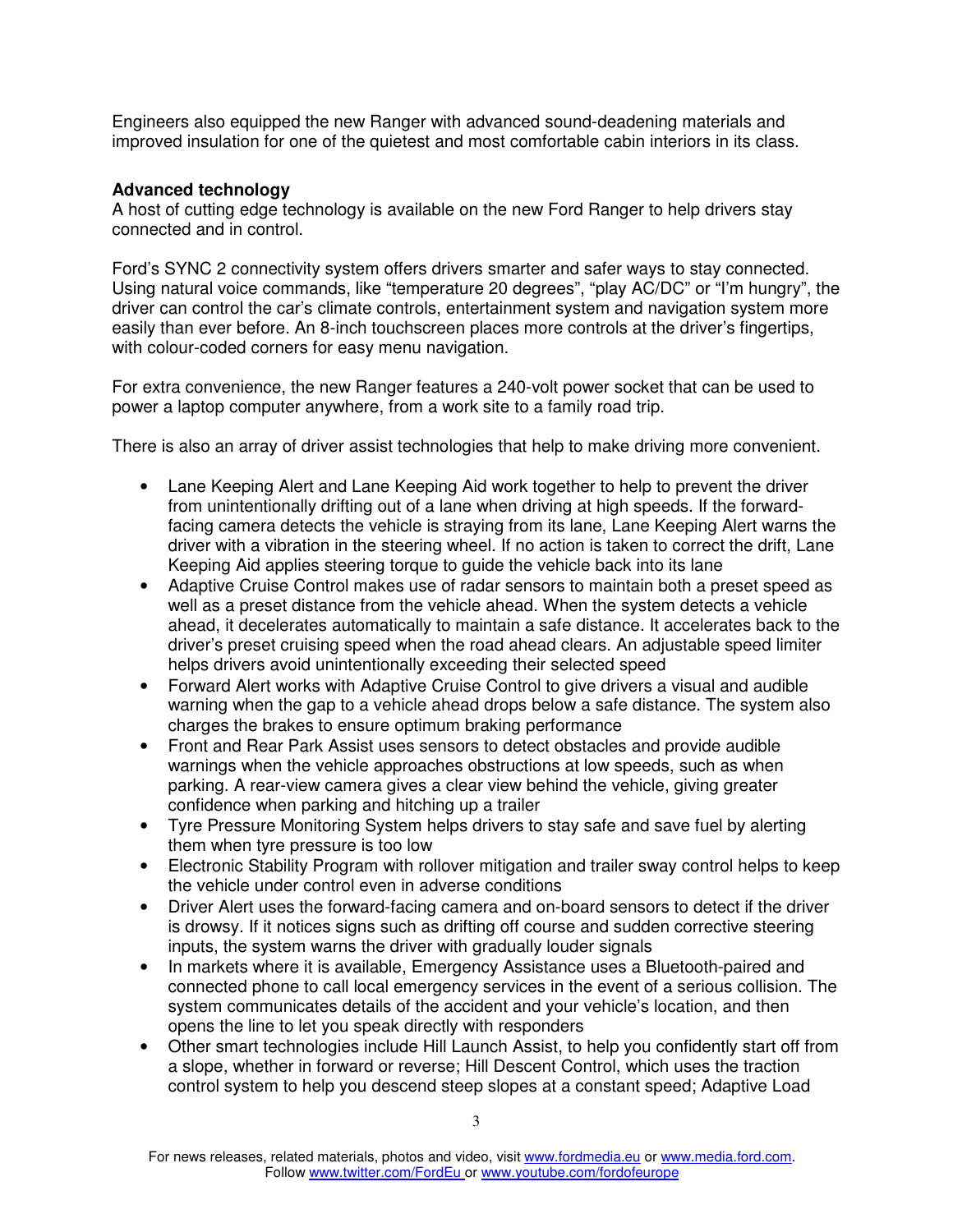Control, which adjusts the Electronic Stability Control system based on vehicle load; and Emergency Brake Assistance, which provides additional pressure to the brake system to increase braking force when you apply the brakes quickly in an emergency situation.

#### **Efficient power**

The new Ranger's impressive power, capability, and payload and towing capacity are made possible thanks to powerful and efficient diesel engines paired to either six-speed manual or automatic transmissions. All three engine options provide Ranger customers with a winning combination of power and efficiency in all conditions, and help to underscore Ford's fun-to-drive promise.

For maximum power and torque for heavy-duty towing, Ford is offering the latest generation of its globally proven 3.2-litre TDCi five-cylinder diesel engine. Upgrades including an updated exhaust gas recirculation system help to increase efficiency, while still putting out 200 PS and 470 Nm of torque.

New Ranger also offers 130 PS and 160 PS variants of Ford's latest 2.2-litre TDCi four-cylinder diesel engine, delivering significantly improved fuel efficiency and refinement, while also providing increased output compared to the 125 PS and 150 PS engines in the outgoing model.

Maximising the efficiency of its engines, the new Ford Ranger is available with Auto-Start-Stop technology, which saves fuel by shutting off the engine when the vehicle is idling, such as at a stop light. Combined with the availability of longer final drive ratios, these efficiency improvements help to achieve targeted reductions in fuel consumption which exceed 15 per cent on certain models.

"When we set out to improve upon the Ford Ranger, we knew we had our work cut out for us: the current Ranger is one of the toughest, most capable trucks out there," said Richard Tilley, vehicle line director, Ford Asia Pacific. "But thanks to our proud truck heritage and global expertise in the utility segment, we've made what was great even better. With improved efficiency, refinement and a range of smart new technologies, the new Ranger redefines what customers can expect from a tough and capable pickup truck."

#### # # #

#### **About Ford Motor Company**

Ford Motor Company, a global automotive industry leader based in Dearborn, Michigan manufactures or distributes automobiles across six continents. With about 187,000 employees and 62 plants worldwide, the company's automotive brands include Ford and Lincoln. The company provides financial services through Ford Motor Credit Company. For more information regarding Ford and its products worldwide, please visit www.corporate.ford.com.

**Ford of Europe** is responsible for producing, selling and servicing Ford brand vehicles in 50 individual markets and employs approximately 47,000 employees at its wholly owned facilities and approximately 66,000 people when joint ventures and unconsolidated businesses are included. In addition to Ford Motor Credit Company, Ford Europe operations include Ford Customer Service Division and 23 manufacturing facilities (12 wholly owned or consolidated joint venture facilities and 11 unconsolidated joint venture facilities). The first Ford cars were shipped to Europe in 1903 – the same year Ford Motor Company was founded. European production started in 1911.